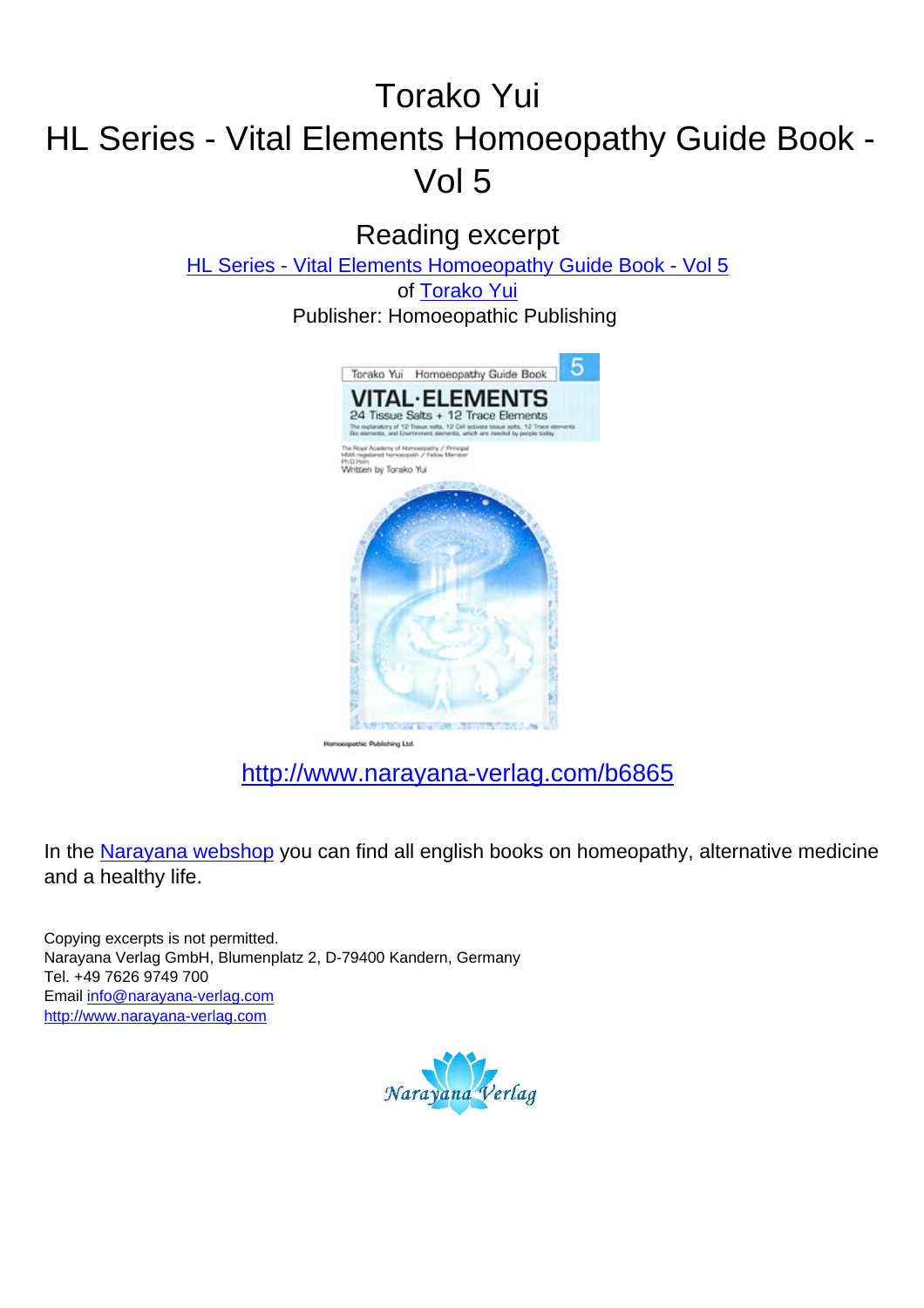## **Introduction**

Homoeopathy uses remedies such as vital tissue salts, cell activation salts, essential trace elements, and environment elements in order to combat the deterioration of the foods we eat in modern society (which is causing a chronic lack of minerals and leading to mineral imbalances as a result), as well as problems that stem from our intake of the wrong amounts of essential trace elements, heavy metal poisoning (which is caused by dental fillings and the environment), and problems of fluorine and chlorine.

In this book, I explain 12 vital tissue salt remedies together with 12 cell activation tissue salt remedies that support them and stimulate cell activity, as well as other remedies based on 12 trace elements, 13 bio elements, and environment elements. (Note)

Note: Institute of Homoeopathy Co. offers the groundbreaking 'Vital Elements kit', containing 12 vital tissue salts, 12 cell activation salts, and 12 trace element remedies - the first of its kind in the world.

Remedies based on vital tissue salts, cell activation salts, and trace elements heighten absorption when the body is lacking in nutrition (inorganic salts, bio trace elements), and stimulate excretion when it has too much. Homoeopathic remedies are there to give the body information and make it aware of having an imbalance. The body's natural healing ability then tries to regain the original balance. If there is a lack of something, its absorption is increased, and there is too much of something, the body stimulates its excretion. This is how the mechanism of the body works. The result is that the living body gets activated and the metabolism improves.

The first of the major factors causing an imbalance in these salts and trace elements is the existence of negative emotions, such as distress, sadness, feeling of denial, anger, jealousy, tension and anxiety. In modern-day society, we are all so busy; we never have the time to talk with each other and resolve our differences. Our relationships are becoming more complicated. If we continue in this vein, without solving the tension or anger in our relationships, we will deplete the tissue salts and essential trace elements in our bodies. The particular element, which is lacking, determines our personality. For example, when we are lacking in potassium, we become nervous and irritable, we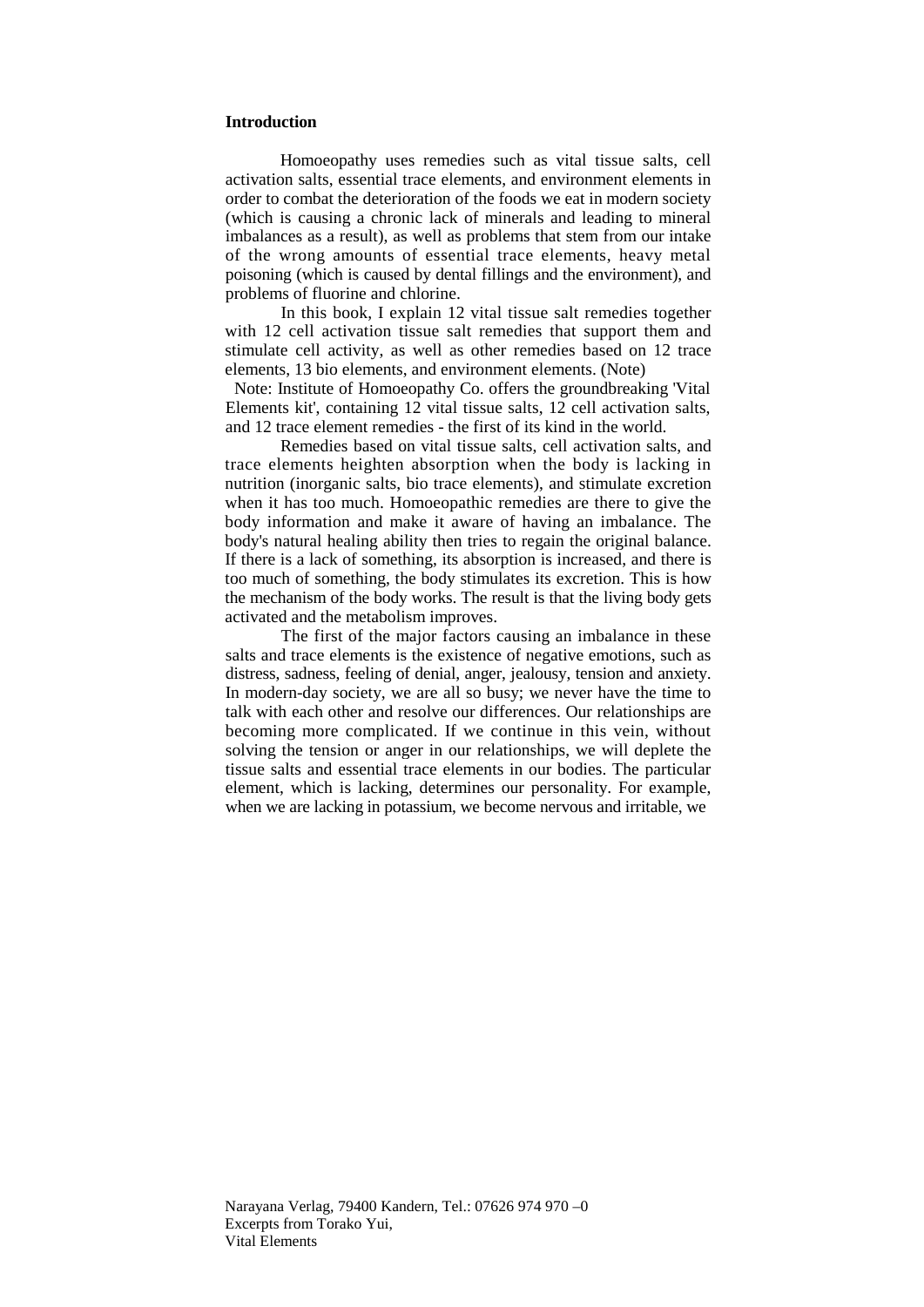lose our presence of mind and become stubborn. In the same way, when we became irritable, lose our presence of mind and become nervous, we use up our potassium.

Modern people are using up the energy, which they need to live at a rate five times faster than in the past. We need to train ourselves to live our lives in a more relaxed and calm manner.

A second reason for the imbalance in vital tissue salts and essential trace elements is believed to be the effect of artificial factors such as a poor environment, drugs, preservatives and hormone drugs. At the top of the list are heavy metals used in dental fillings or in antiseptics used for vaccination, which accumulate in the body and are believed to cause a variety of problems for both mind and body. There are countless people who are suffering without knowing the reason why. Environmental element remedies (note) are becoming increasingly important for people whose personalities have been changed due to the effects of heavy metals. The proper use of these remedies will enable us to live our lives with vitality as our true selves. (Note: Environmental element remedies can be purchased from Homoeopathy Japan Co.)

1 April 2002 Torako Yui